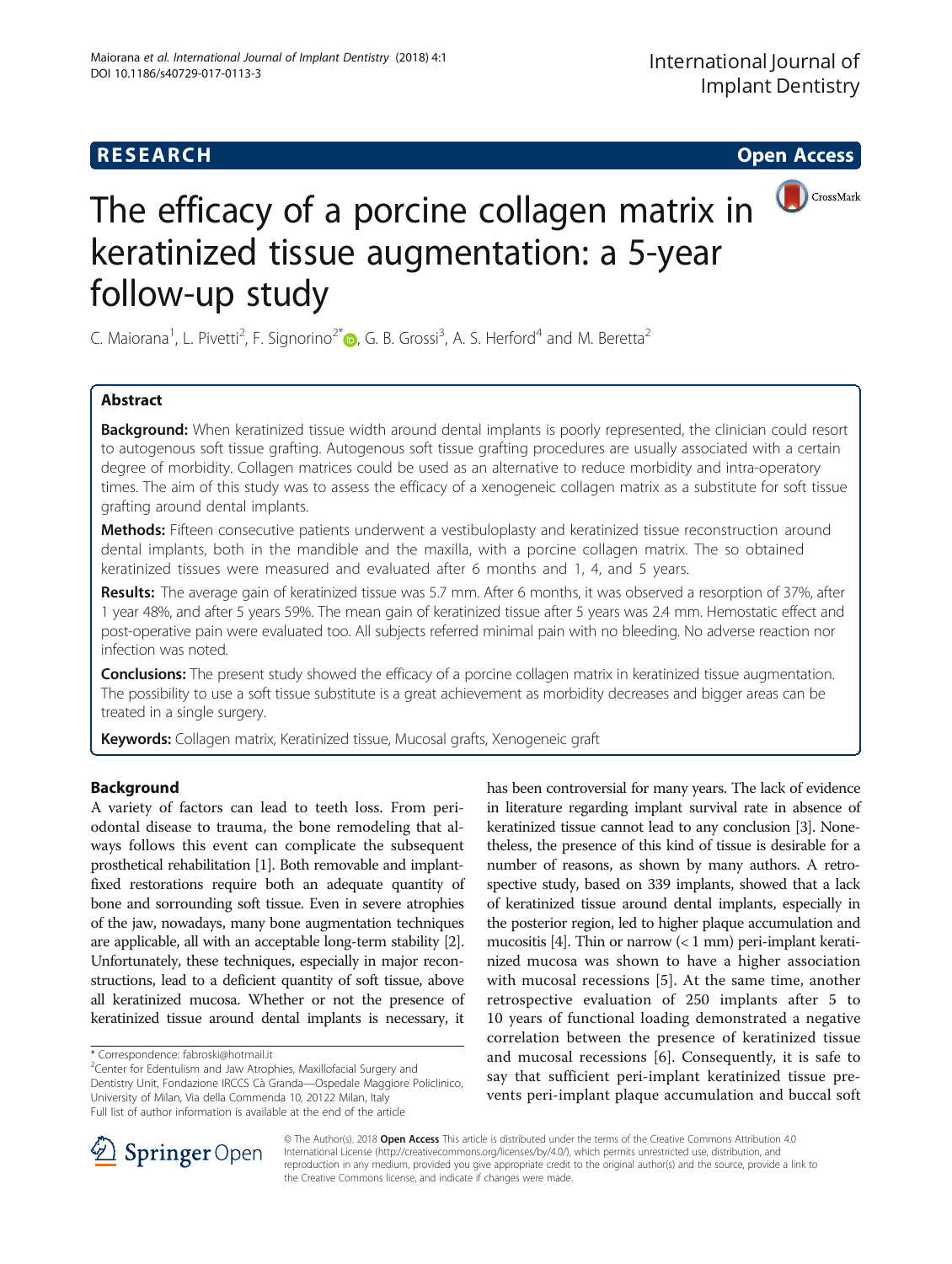tissue recessions, accordingly reducing the risk of mucositis and peri-implantitis [\[7, 8\]](#page-5-0). A surgical technique based on an apically positioned flap (APF) for vestibuloplasty associated with grafting materials (whether autologous or not) is considered the gold standard for soft tissue augmentation [[9](#page-5-0)]. While a number of autologous grafts have been studied in the past, free gingival grafts from the palatal region are considered the most reliable and effective, in spite of the high morbidity of this type of surgery and extremely poor esthetics [[10](#page-5-0), [11](#page-5-0)]. In the past few years, collagen matrices (CM) have been studied as a valid substitute for free gingival grafts, in particular the porcine CM Mucograft (Geistlich Biomaterials GmbH, Baden-Baden, Germany). So far, a number of studies have demonstrated that the Mucograft is reliable and comparable with free gingival graft for what concerns achievements in keratinized tissue augmentation around both teeth or dental implants [\[12](#page-5-0)–[15](#page-5-0)]. Additional advantages are a lower patient morbidity due to the absence of a donor site and the high esthetic value, matching texture and color of the adjacent mucosa [\[11](#page-5-0), [15](#page-5-0)–[17](#page-5-0)]. Concerns about long-term stability of this kind of procedure are more than reasonable, as the majority of papers in literature have short-term follow-ups  $($  < 1 year), while just a few extend over this period. The aim of the present research is to evaluate the efficacy of the Mucograft in a standard APF procedure over 5 years of follow-up.

#### Methods

The study was designed as a multicentered (Milan University—School of Dentistry/Loma Linda University— School of Dentistry) prospective observational (noncontrolled) clinical study according to the STROBE criteria. The participants of the study presented areas of deficient attached and unattached mucosa precluding the construction of effective functioning prosthesis. The study included a total of 15 patients, both female and male, who were candidates for mucosal soft tissue augmentation by means of a xenogeneic CM (Geistlich Mucograft®, Geistlich Pharma AG, Wolhusen, CH). Patients included had to be at least 18 years old, both systemically and periodontally healthy with good oral hygiene; patients who were heavy smokers or bore systemic diseases that could influence bone turnover/wound healing were excluded. The purpose of the surgery was to improve the quantity of attached and unattached mucosa in order to facilitate the final prosthetic rehabilitation. The entire study was reviewed and approved by the Ethics Committee of the IRCCS Ospedale Maggiore Policlinico di Milano, Fondazione Ca' Granda. Written consent was obtained at the recruitment visit from all the participants.

# The material

The xenogeneic CM (Mucograft®) is a class III medical device according to the Medical Device Directive 93/42

(EEC definitions: 1.1, long-term implant; 1.2, implantable; 8, resorbable; and 17, porcine origin). Its structure consists of two functional layers: a cell occlusive layer consisting of collagen fibers in a compact arrangement and a thick porous layer. This porous layer provides a space that favors the formation of a blood clot and the ingrowth of tissue from adjacent sites. This xenogenic graft has been cleared by the EU and US Food and Drug Administration for regenerative therapy involving teeth and implants.

#### The surgical procedure

The surgical procedure, as already described in a previous study, consisted in a standard apically positioned flap with subsequent apposition of the CM, performed under local anesthesia [\[17](#page-5-0)]. At first, a midcrestal incision was performed in the residual keratinized band and a split thickness flap was raised. Any muscle fibers and fibrous banding attached in the area were dissected from the periosteum and were reduced toward the depth of the vestibule. In addition, submucosal fatty tissue was also dissected from the periosteum over the bone in the area. The lateral portion of the mucosal flap was sutured to the periosteum in the depth of vestibule. The denuded area of the wound in the vestibule was then covered by the CM. The CM was sutured to the surrounding mucosa anteriorly, posteriorly, and in the vestibular direction. The suturing was by 5–0 nylon. Approximately half of these sutures were allowed to remain in place for a period of 4 to 6 weeks to determine the outline of the original periphery of the incision and "graft" post-operatively. This was important in determining the area of actual re-epithelization of the defect and in determining and quantifying any shrinkage by scarring in the grafted area. Time was taken from the first incision to the last suture to record and compare the surgery length. A previously prepared acrylic splint was placed over the vestibuloplasty site at the time of surgery. This splint remained in place for 10 days at which time it was removed. The patient had to irrigate the area with 0.9% NaCl solution for those 10 days and rinse with 0.2% chlorhexidine.

#### Specific endpoints and clinical follow-up

The primary endpoints were to evaluate the shrinkage degree of the width of keratinized mucosa and length of the re-epithelization process. The secondary endpoints assessed clinical evaluation of the grafted area, postoperative hemostatic effect, pain level, and length of surgery. Follow-up control visits were scheduled at 3 days after surgery and then 10 days, 2 weeks, 3 weeks, 1 month, 2 months, 6 months, 1 year, and 4 and 5 years as showed by the clinical case reported in Fig. [1.](#page-2-0) At each examination time point, the width of keratinized tissue (recorded from the crestal to the apical sutures; 3 to 5 measurement from mesial to distal) and vestibular depth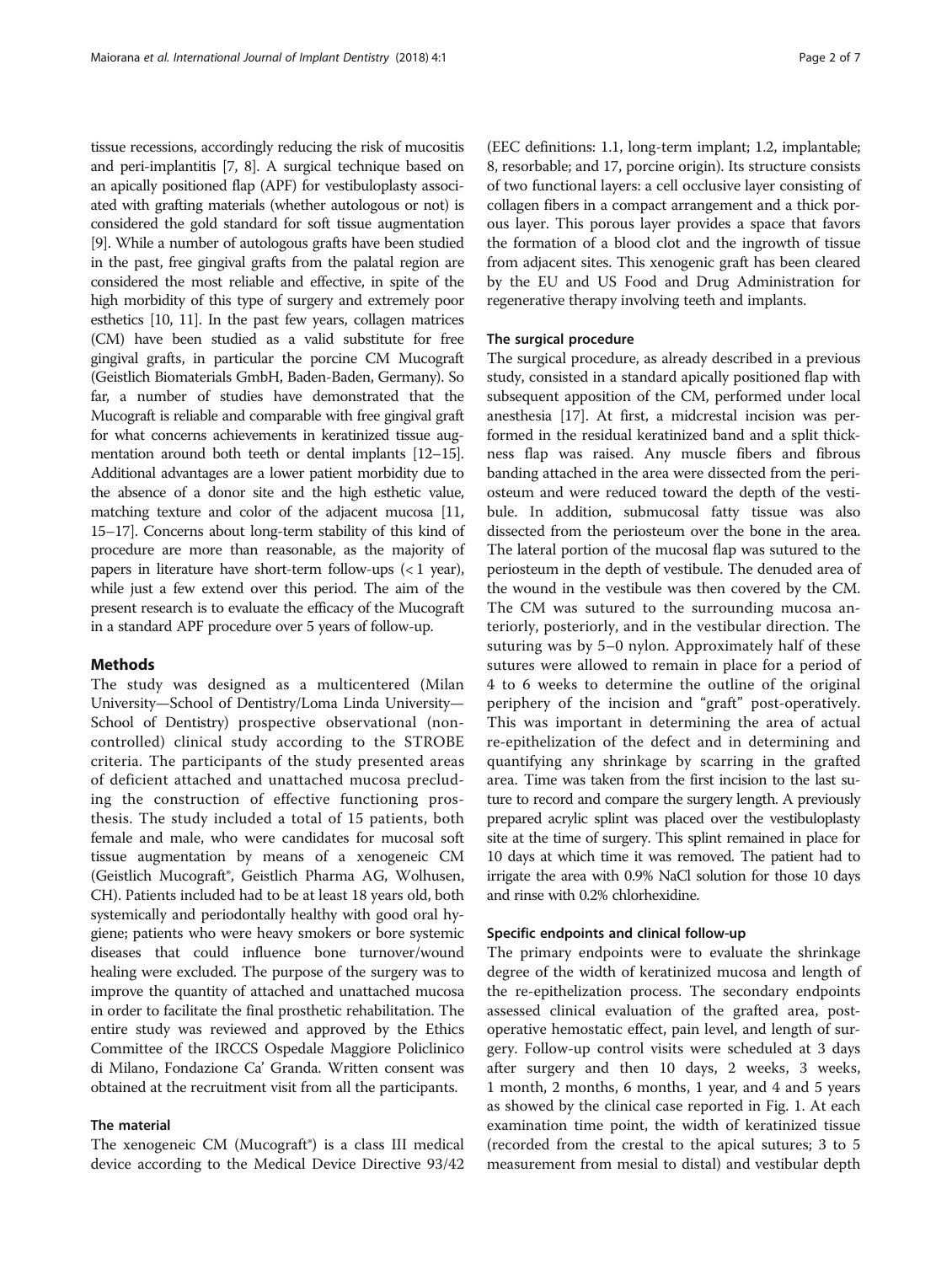<span id="page-2-0"></span>

were recorded by means of a 15-mm North Carolina periodontal probe. Once the implants were placed, measurement was taken from the free gingival margin, at the prosthetical crown's zenith. Re-epithelization was evaluated clinically after 4 weeks on a scale from excellent (100% of the grafted area) to poor (< 40%). The degree of healing and maturation of tissues were observed and compared to the physiological healing time. Digital pictures were taken at each examination for comparison with the adjacent soft tissue. Hemostatic effect and pain level, evaluated using the Mankoski Pain Scale (from 0 to 10 where 0 is "No Pain" and 10 is "Pain makes you pass out"), were recorded until the 10th day (or whenever an increase of discomfort/bleeding was reported by the patient); examination time point in which the protective acrylic splint was removed [[18](#page-5-0)]. Sutures were left in place for 4 weeks in order to facilitate the recording during healing. In all cases, dental implants were placed

2 months after the CM grafting elevating a full-thickness flap accessing the crestal bone. No differences between the original and the newly formed keratinized tissue were clearly appreciable so the flap was designed without any particular modifications. No bone grafting procedures were needed. Healing abutments were placed following a golden standard protocol, consisting in 4 months healing for the maxillary implants and 3 months for the mandibular ones.

## Statistical significance

Since a split-mouth design was not feasible and the defects being corrected by the mucosa particularly in the vestibular portion of the study are not usually symmetrical or bilateral, the use of paired subjects was not a reliable format. All the data were analyzed with IBM's SPSS Statistics using ANOVA Repeated Measurements statistical method. Mean values for keratinized mucosal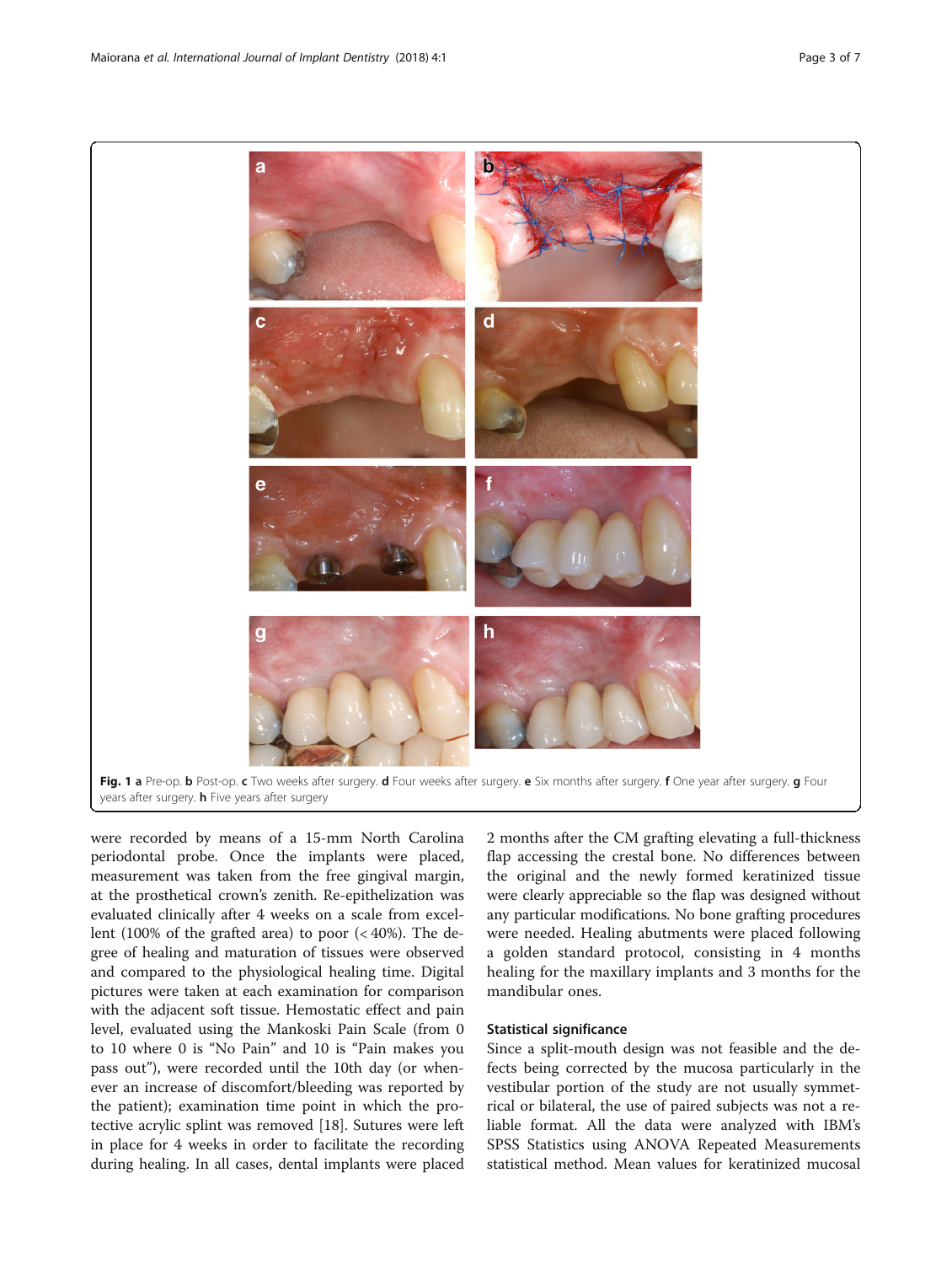width and probing depth were recorded in millimeters at each examination time point and subsequently expressed in a percentage. First measurement for keratinized tissue, recorded immediately after surgery, was considered as 100%. Less than 20% of contraction was considered as excellent value, while good when less than 50%, fair to poor when higher than 50%, and unsatisfactory when the graft was lost.

### Results

A total of 15 patients were enrolled for the study, 12 females and 3 males, aged between 43 and 72 years old. Of these patients, 11 received surgery in the mandible and 4 in the maxilla. No complications were registered during surgeries and the immediate post-operative course was uneventful for all patients. At 1 year, 2 patients dropped out of the study: the first patient experienced a peri-implantitis that was solved with a conventional free gingival graft procedure while the second one developed peri-implant pockets with perimucositis, making the 1-year analysis possible only on 13 patients. No allergic reactions were registered during the clinical trial. The average keratinized tissue width before surgery was 0.4 mm. The initial gain in keratinized tissue (as measured immediately post-op) was 5.7 mm. Constant contraction of the grafted area, and decrease in keratinized tissue width, could be observed throughout 5 years of follow-up (Fig. 2). The initial 6 months were the most critical, with the highest reduction, resulting in a mean of 2.2 mm loss (37%) of value. Another 0.5 mm were lost in the following 6 months (leading to the 1 year examination time point), raising the value of contraction to 48%. After 1 year, the contraction considerably slowed down, with a further 11% width loss over the subsequent 4 years. The total loss after 5 years of follow-up was a mean value of 3.3 mm, corresponding to 59% of the initial measurement (Fig. 3). Clinically, it was assessed that the height of the keratinized tissue was, in any case, lower than the adjacent sites. Re-epithelization was excellent and complete in most patients after 4 weeks





(Fig. 4). The matrix also proved to be a great hemostatic, with no bleeding referred by subjects in the post-op period. The procedure was short, with a mean operative time of 20 min from first incision to last suture, and painless, as referred by patients to the examiners during the first two follow-ups (Mankoski Pain Scale value of 1–2). No visible difference in texture and color could be found, after healing was complete, between the grafted area and surrounding tissue, ensuring a great esthetic outcome over the entire 5 years of follow-up.

# **Discussion**

The study was carried out to evaluate the efficacy of a xenogeneic CM when used as a soft tissue substitute in the reconstruction of an adequate amount (at least 2 mm) of keratinized tissue around dental implants. The xenogeneic CMs have already been investigated in order to check their compatibility and effectiveness as scaffold [[19, 20\]](#page-5-0). One of the first studies was conducted by Schoo and Coppes, who experimented the capacities of a freeze-dried dura mater grafting material in stimulating keratinized mucosa, with very poor results [[21](#page-5-0)]. Two studies by Harris, in 2001, analyzed the usefulness of acellular dermal matrices when positioned upon the

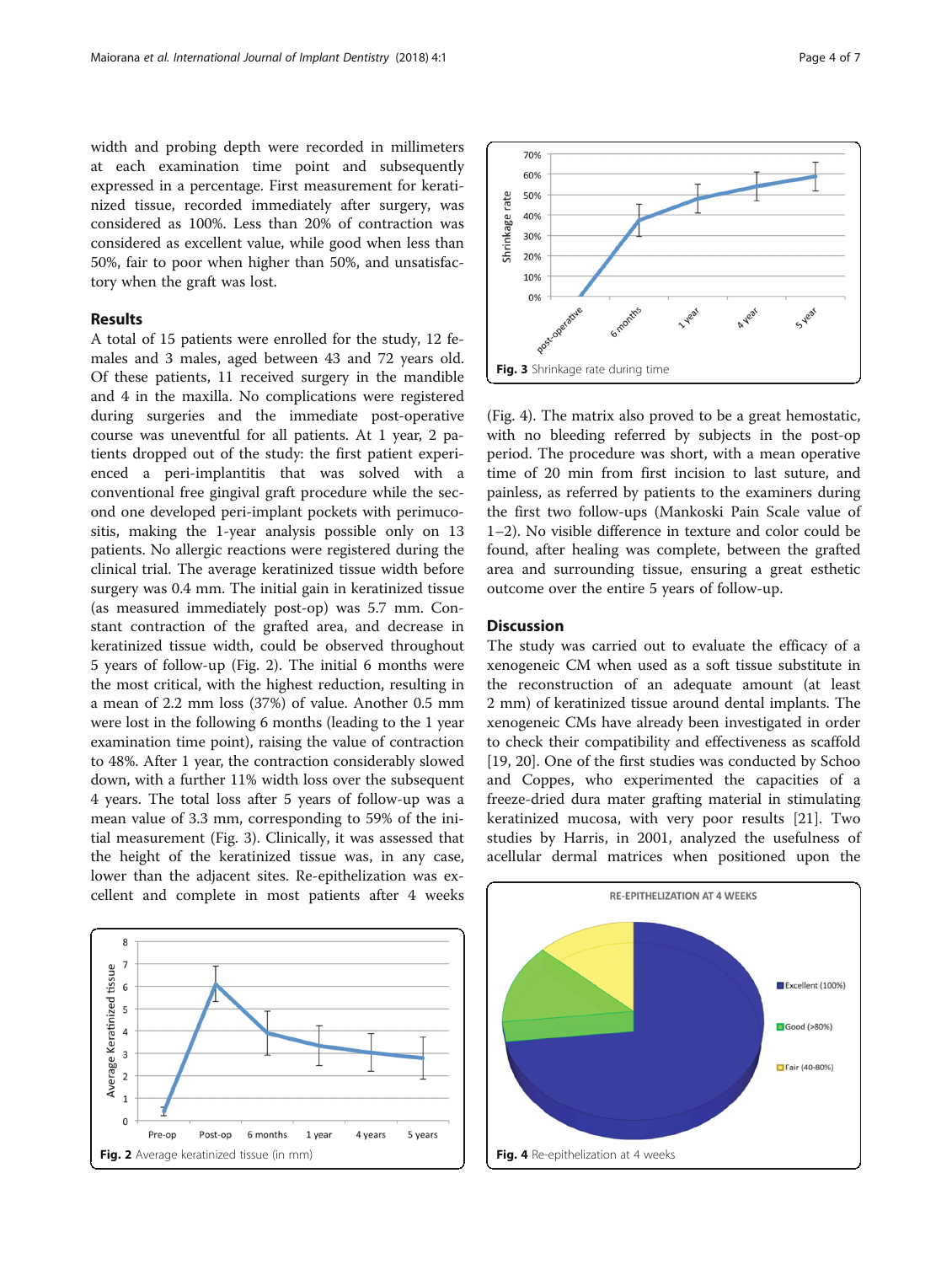periosteum and bone [\[22](#page-5-0), [23\]](#page-5-0), without any particular results. Furthermore, in 2001, Wei P. and Laurell L. conducted two studies: one clinical and one histological [[24\]](#page-5-0). Six patients received an autologous graft while the remaining six an allogeneic one. The increment in adherent mucosa was detectable in both groups, but the gain was very little with the allogeneic graft. This was related to an excessive shrinkage of the graft post-operatively. Histologically, it was observed that all grafted sites showed a scar-like tissue, incapable of inducing cellular differentiation. The fast resorption represented a big concern in this technique leading to a disturbed healing and sequentially to a lack of keratinized tissue. Harris et al. underlined the great esthetic outcome in addition to the efficacy of substitutive matrices for soft tissue [\[25\]](#page-5-0). Despite the physical and mechanical characteristics of these matrices are still under investigation, it has already been observed how these matrices show statistically significant results confronted with the autologous grafting techniques [[26](#page-5-0)]. Comparable results were observed evaluating not only by keratinized mucosa and thickness and vestibular depth evaluation but also by histological study [\[27\]](#page-6-0): during the first week of healing, it has been noticed a tissue remodeling due to phagocytosis of pre-existing collagen fibers by macrophages. After 2 weeks, new collagen fibers were detected as long as neoangiogenesis and re-epithelization on the membrane surface. At 4 weeks, it was difficult to find pre-existing collagen fibers. At 10 weeks, the healing process was complete and the esthetic is already acceptable. Schmitt et al. achieved similar outcomes in their study, which compared free gingival grafts and a porcine CM [\[16\]](#page-5-0). At 90 days after surgery, biopsies were harvested for histologic and immunohistologic analyses. It was observed the presence of specific keratinized tissue markers is in the CM grafted areas. CMs were also clinically tested as an alternative option for root coverage. McGuire and Scheyer tested the CM associated to a coronally advanced flap in recession defects [[28](#page-6-0)]. They find out how the porcine CM in combination with a coronal flap represented a satisfactory alternative to autografts for covering dehiscence-type recession defects. They also noticed a reduction of the morbidity due to the absence of soft tissue graft harvesting. Nevins M. et al. tested the porcine CM around a single tooth [[11\]](#page-5-0). After 1 year from surgery, both xenogeneic and autologous grafts healed perfectly, showing mature connective tissue and the presence of enough keratinized mucosa. The author underlined the better esthetic outcome of the CM, which was showing a perfect tissue integration. Herford et al. investigated the efficacy of CMs for keratinized mucosa augmentation in cases of lack [[29\]](#page-6-0). They demonstrated an overall mean shrinkage of 14% (range, 5 to 20%). Sanz et al. confirmed how xenogeneic CMs guarantee predictable and satisfactory results: their primary endpoint was to

evaluate the potentiality in gaining keratinized tissue in comparison with an autologous graft [[16](#page-5-0)]. At 6 months, they observed an insignificant statistical variance between the autologous (60% shrinkage) and the xenogeneic (67%). Despite the CM shrinkage range is still very wide (from 14 to 75%), most of the authors observed that the majority of shrinkage occurred in the first month after surgery. In the present study, the highest shrinkage rate was observed in the first 6 months ( $P = 0.002$ ) while the following follow-up at 1, 4, and 5 years. The shrinkage was slower but reached a final value of 59%, which is included in the range observed in the other studies. In the present paper, by analyzing the post-operative course, one factor is particularly highlighted: the great decrease in morbidity. Post-operative pain in autologous grafting is caused by the presence of a second surgical site, the donor site. Most of the patients who underwent this type surgery did not feel any pain at all, except a little nuisance that required a mild analgesic as medication. In the present study, the grafts were additionally covered with a vestibular retention splint. The use of the vestibular retention splint guaranteed a mechanic protection for the grafts. Moreover, it had a preventive effect on reinsertion of vestibular muscle fibers. Despite the influence of the splint on the width of keratinized mucosa has not be taken in consideration in this study, Heberer et al. previously concluded its use after vestibuloplasty reduced the graft shrinkage [\[30](#page-6-0)]. Furthermore, they observed a general reduction of time of the surgery and post-op morbidity too. The CM is extremely easy to use, with an average length of surgery of 30 min, excluding anesthesia [[16](#page-5-0)]. Intra-operative and post-operative bleeding was extremely limited. The xenogeneic CM showed an ideal haemostatic effect with no excessive bleeding during surgery and no bleeding at all during post-operative period, similar to other techniques using absorbable collagen sponges in different kinds of treatments [[31](#page-6-0)]. Furthermore, all grafted sites presented, when healing was completed, an optimal integration with the surrounding tissues, as stated by other authors in previous studies [[15](#page-5-0)–[17\]](#page-5-0). Rotundo an Pini-Prato observed the good esthetic of the CM also when used in the coverage of multiple gingival recession [[32](#page-6-0)]. Laino et al. described excellent results of CM in wound repairing when placed after intraoral mucosal biopsy [\[33\]](#page-6-0). Recently, Schmitt et al. observed the long-term efficacy of CM when used in vestibuloplasty when compared to free gingival graft [[34](#page-6-0)]. Despite the free gingival group showed lower values of keratinized tissue resorption, the CM showed good stability and better esthetic outcomes. Further studies with a larger sample, investigating the long-term effectiveness of CMs and alternative treatment options, should be performed in the future to better assess a univocal outcome about the topic.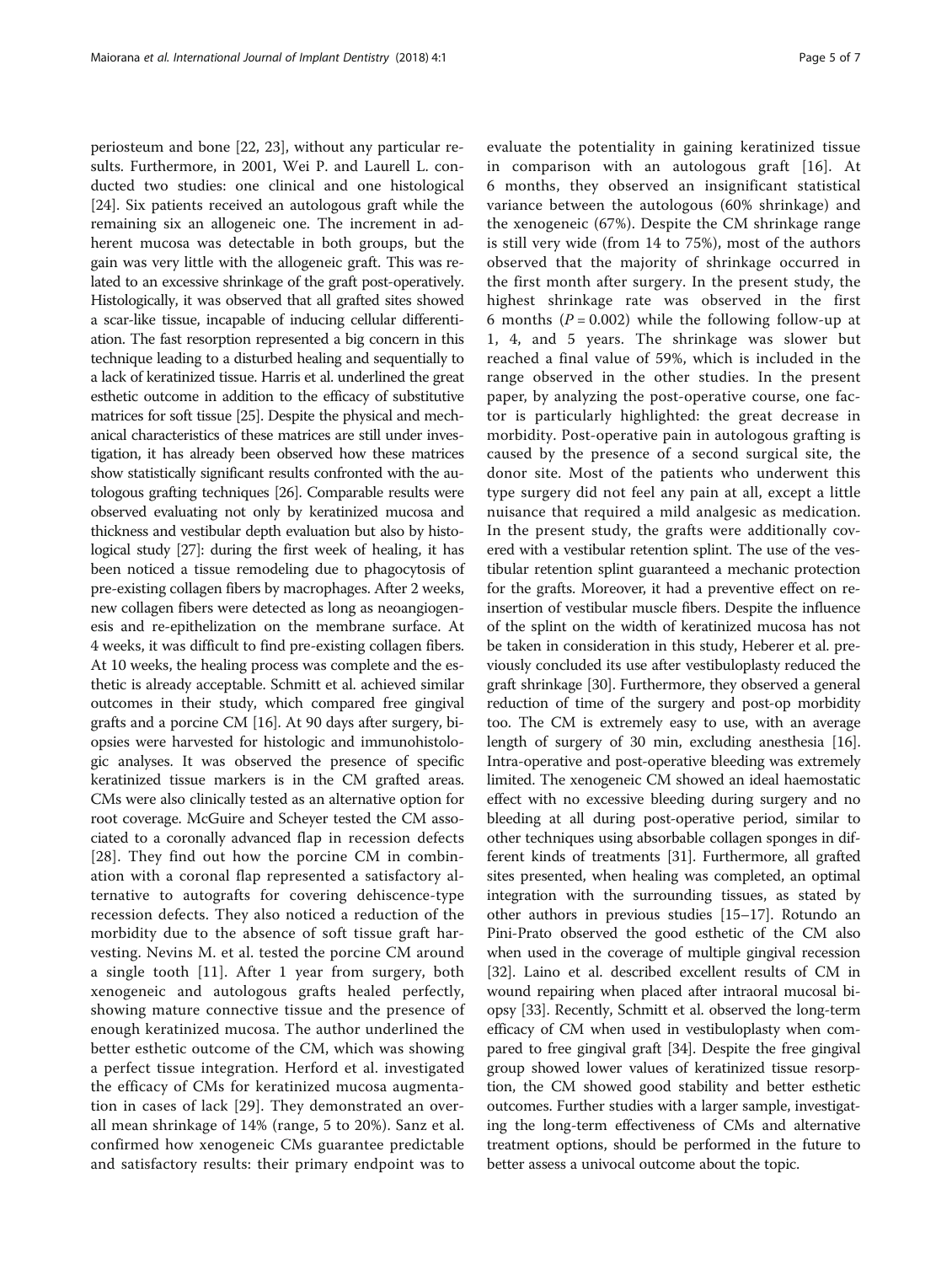## <span id="page-5-0"></span>Conclusions

With the limits of this study, it can be assessed that the CM is an effective option for the keratinized tissue augmentation. The percentage of shrinkage of the graft is comparable to data recovered from other studies and does not represent a problem also after 5 years. The CM integration is slow and constant, providing the necessary scaffold to regenerate keratinized mucosa and ensuring a perfect healing. Patients reported no bleeding, and postoperative morbidity was very low. Observing the grafted areas, it is possible to notice the high esthetic result without any dyschromia with the surrounding tissue. This study shows that this type of CM can find major interest in those patients who need a keratinized tissue augmentation around implants with great esthetic outcome or in those who can bear little pain. Further studies will be necessary to assess definitively the efficacy and the applications of this material, eventually gaining statistical value.

#### Funding

The authors declare no funds for the research.

#### Authors' contributions

CM and ASH designed the study; MB performed the patient treatment, and LP and FS performed the data collection and edited the manuscript. GBG performed the data analysis. All authors read and approved the final version of the manuscript.

#### Ethics approval and consent to participate

This study was conducted in compliance with the principles of the Declaration of Helsinki, and the approval of the ethics committee required for the study was obtained from the Ethics Committee of the IRCCS Ospedale Maggiore Policlinico di Milano, Fondazione Ca' Granda. The procedures to be performed were explained in detail, and the patients signed the consent form.

#### Competing interests

Carlo Maiorana, Luca Pivetti, Fabrizio Signorino, Giovanni Battista Grossi, Alan Scott Herford, and Mario Beretta declare that they have no competing interests.

#### Publisher's Note

Springer Nature remains neutral with regard to jurisdictional claims in published maps and institutional affiliations.

#### Author details

<sup>1</sup>Oral Surgery, Center for Edentulism and Jaw Atrophies, Maxillofacial Surgery and Dentistry Unit, Fondazione IRCCS Cà Granda—Ospedale Maggiore Policlinico, University of Milan, Milan, Italy. <sup>2</sup> Center for Edentulism and Jaw Atrophies, Maxillofacial Surgery and Dentistry Unit, Fondazione IRCCS Cà Granda—Ospedale Maggiore Policlinico, University of Milan, Via della Commenda 10, 20122 Milan, Italy. <sup>3</sup>Department of Oral Surgery, School of Dentistry, University of Milan, Milan, Italy. <sup>4</sup>Department of Oral & Maxillofacial Surgery, Loma Linda University, Loma Linda, CA, USA.

# Received: 6 September 2017 Accepted: 20 December 2017

#### References

- 1. Forman G. Presenile mandibular atrophy: its aetiology, clinical evaluation and treatment by jaw augmentation. Br J Oral Surg. 1976;14(1):47–56.
- 2. Chiapasco M, Casentini P, Zaniboni M. Bone augmentation procedures in implant dentistry. Int J Oral Maxillofac Implants. 2009;24(Suppl):237–59.
- Grusovin MG, Coulthard P, Worthington HV, Esposito M. Maintaining and recovering soft tissue health around dental implants: a Cochrane systematic review of randomised controlled clinical trials. Eur J Oral Implantol. 2008;1(1):11–22.
- 4. Chung DM, Oh TJ, Shotwell JL, Misch CE, Wang HL. Significance of keratinized mucosa in maintenance of dental implants with different surfaces. J Periodontol. 2006;77(8):1410–20.
- Zigdon H, Machtei EE. The dimensions of keratinized mucosa around implants affect clinical and immunological parameters. Clin Oral Implants Res. 2008;19(4):387–92.
- 6. Artzi Z, Carmeli G, Kozlovsky A. A distinguishable observation between survival and success rate outcome of hydroxyapatite-coated implants in 5- 10 years in function. Clin Oral Implants Res. 2006;17(1):85–93.
- 7. Brito C, Tenenbaum HC, Wong BK, Schmitt C, Nogueira-Filho G. Is keratinized mucosa indispensable to maintain peri-implant health? A systematic review of the literature. J Biomed Mater Res B Appl Biomater. 2014;102(3):643–50.
- 8. Lin GH, Chan HL, Wang HL. The significance of keratinized mucosa on implant health: a systematic review. J Periodontol. 2013;84(12):1755–67.
- 9. Costello BJ, Betts NJ, Barber HD, Fonseca RJ. Preprosthetic surgery for the edentulous patients. Dent Clin N Am. 1996;40(1):19–38.
- 10. Zucchelli G, Mele M, Stefanini M, Mazzotti C, Marzadori M, Montebugnoli L, et al. Patient morbidity and root coverage outcome after subepithelial connective tissue and de-epithelialized grafts: a comparative randomizedcontrolled clinical trial. J Clin Periodontol. 2010;37(8):728–38.
- 11. Nevins M, Nevins ML, Kim SW, Schupbach P, Kim DM. The use of mucograft collagen matrix to augment the zone of keratinized tissue around teeth: a pilot study. Int J Periodontics Restorative Dent. 2011;31(4):367–73.
- 12. Vignoletti F, Nuñez J, de Sanctis F, Lopez M, Caffesse R, Sanz M. Healing of a xenogeneic collagen matrix for keratinized tissue augmentation. Clin Oral Implants Res. 2015;26(5):545–52.
- 13. Vignoletti F, Nuñez J, Discepoli N, De Sanctis F, Caffesse R, Muñoz F, et al. Clinical and histological healing of a new collagen matrix in combination with the coronally advanced flap for the treatment of Miller class-I recession defects: an experimental study in the minipig. J Clin Periodontol. 2011;38(9):847–55.
- 14. Jepsen K, Jepsen S, Zucchelli G, Stefanini M, de Sanctis M, Baldini N, et al. Treatment of gingival recession defects with a coronally advanced flap and a xenogeneic collagen matrix: a multicenter randomized clinical trial. J Clin Periodontol. 2013;40(1):82–9.
- 15. Schmitt CM, Tudor C, Kiener K, Wehrhan F, Schmitt J, Eitner S, et al. Vestibuloplasty: porcine collagen matrix versus free gingival graft: a clinical and histologic study. J Periodontol. 2013;84(7):914–23.
- 16. Sanz M, Lorenzo R, Aranda JJ, Martin C, Orsini M. Clinical evaluation of a new collagen matrix (Mucograft prototype) to enhance the width of keratinized tissue in patients with fixed prosthetic restorations: a randomized prospective clinical trial. J Clin Periodontol. 2009;36(10):868–76.
- 17. Maiorana C, Beretta M, Pivetti L, Stoffella E, Grossi GB, Herford AS. Use of a collagen matrix as a substitute for free mucosal grafts in pre-prosthetic surgery: 1 year results from a clinical prospective study on 15 patients. Open Dent J. 2016;10:395–410.
- 18. Mankoski A. Mankoski Pain Scale, copyright 1995. 1996.
- 19. Scarano A, Barros RR, Iezzi G, Piattelli A, Novaes AB. Acellular dermal matrix graft for gingival augmentation: a preliminary clinical, histologic, and ultrastructural evaluation. J Periodontol. 2009;80(2):253–9.
- 20. Petrauskaite O, PDS G, Fernandes MH, Juodzbaylys G, Stumbras A, Maminskas J, Cicciù M. Biomimetic mineralization on a macroporous cellulose-based matrix for bone regeneration. Biomed Res Int. 2013;2013:452750.
- 21. Schoo WH, Coppes L. Use of palatal mucosa and lyophilized dura mater to create attached gingiva. J Clin Periodontol. 1976;3(3):166–72.
- 22. Harris RJ. Gingival augmentation with an acellular dermal matrix: human histologic evaluation of a case—placement of the graft on bone. Int J Periodontics Restorative Dent. 2001;21(1):69–75.
- 23. Harris RJ. Gingival augmentation with an acellular dermal matrix: human histologic evaluation of a case—placement of the graft on periosteum. Int J Periodontics Restorative Dent. 2004;24(4):378–85.
- 24. Wei PC, Laurell L, Geivelis M, Lingen MW, Maddalozzo D. Acellular dermal matrix allografts to achieve increased attached gingiva. Part 1. A clinical study. J Periodontol. 2000;71(8):1297–305.
- 25. Harris RJ. Clinical evaluation of 3 techniques to augment keratinized tissue without root coverage. J Periodontol. 2001;72(7):932–8.
- 26. Lee KH, Kim BO, Jang HS. Clinical evaluation of a collagen matrix to enhance the width of keratinized gingiva around dental implants. J Periodontal Implant Sci. 2010;40(2):96–101.